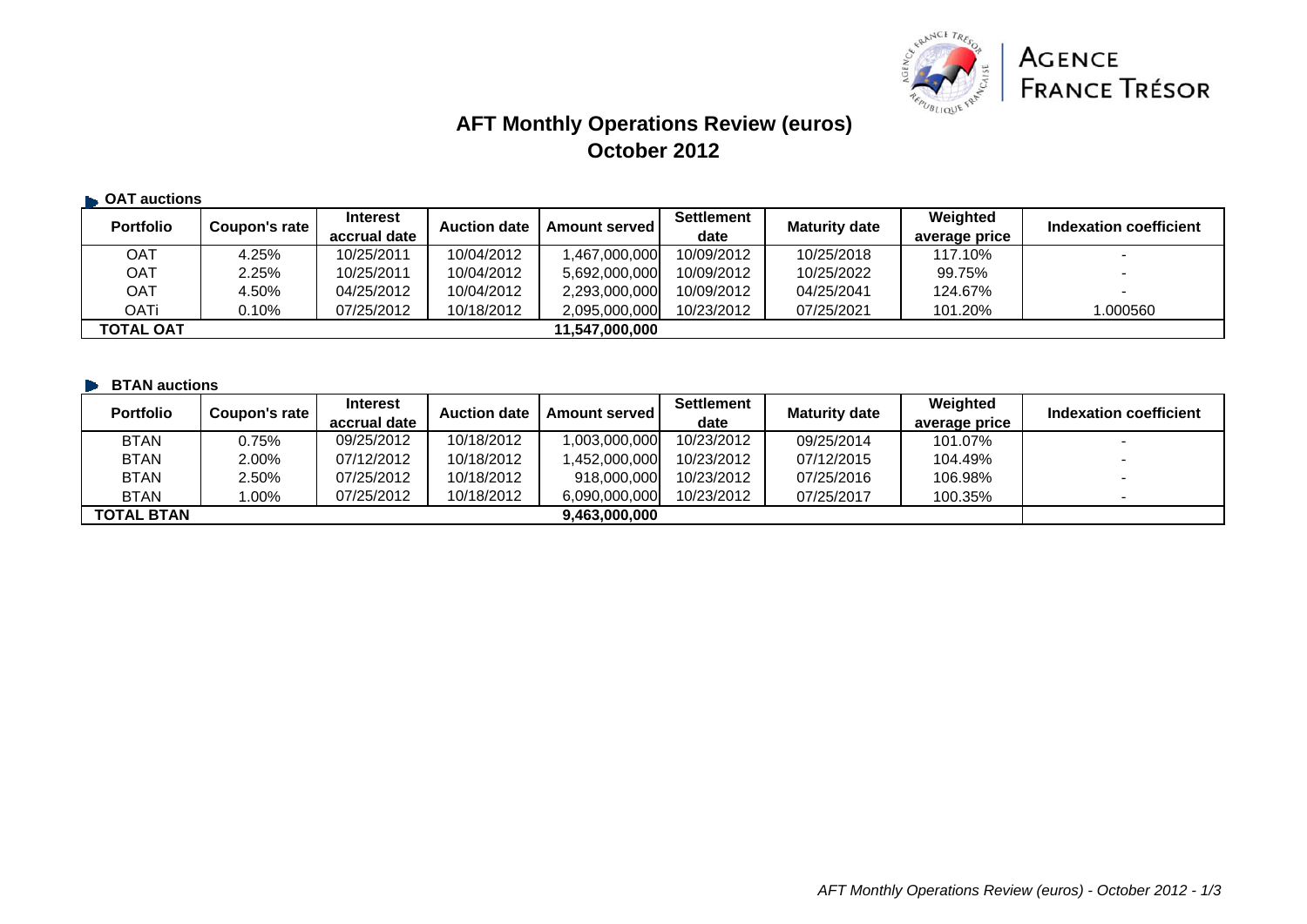

| $\blacktriangleright$ BTF auctions |                     |              |                           |                        |                      |                  |
|------------------------------------|---------------------|--------------|---------------------------|------------------------|----------------------|------------------|
| <b>Portfolio</b>                   | <b>Auction date</b> | Term (weeks) | <b>Amount</b>             | <b>Settlement date</b> | <b>Maturity date</b> | Weighted average |
|                                    |                     |              | served ( <del>C</del> bn) |                        |                      | rate $(\%)$      |
| <b>BTF</b>                         | 10/01/2012          | 13           | 4,128                     | 10/04/2012             | 01/03/2013           | $-0.017$         |
| <b>BTF</b>                         | 10/01/2012          | 24           | 1,693                     | 10/04/2012             | 03/21/2013           | $-0.009$         |
| <b>BTF</b>                         | 10/01/2012          | 50           | 1,295                     | 10/04/2012             | 09/19/2013           | 0.025            |
| <b>BTF</b>                         | 10/08/2012          | 12           | 3,796                     | 10/11/2012             | 01/03/2013           | $-0.018$         |
| <b>BTF</b>                         | 10/08/2012          | 23           | 1,595                     | 10/11/2012             | 03/21/2013           | $-0.010$         |
| <b>BTF</b>                         | 10/08/2012          | 49           | 1,718                     | 10/11/2012             | 09/19/2013           | 0.018            |
| <b>BTF</b>                         | 10/15/2012          | 13           | 4,061                     | 10/18/2012             | 01/17/2013           | $-0.023$         |
| <b>BTF</b>                         | 10/15/2012          | 22           | 1,197                     | 10/18/2012             | 03/21/2013           | $-0.007$         |
| <b>BTF</b>                         | 10/15/2012          | 52           | 1,798                     | 10/18/2012             | 10/17/2013           | 0.016            |
| <b>BTF</b>                         | 10/22/2012          | 12           | 3,973                     | 10/25/2012             | 01/17/2013           | $-0.027$         |
| <b>BTF</b>                         | 10/22/2012          | 25           | 1,760                     | 10/25/2012             | 04/18/2013           | $-0.011$         |
| <b>BTF</b>                         | 10/22/2012          | 51           | 1,443                     | 10/25/2012             | 10/17/2013           | 0.022            |
| <b>BTF</b>                         | 10/29/2012          | 13           | 3,995                     | 10/31/2012             | 01/31/2013           | $-0.022$         |
| <b>BTF</b>                         | 10/29/2012          | 24           | 1,594                     | 10/31/2012             | 04/18/2013           | -0.012           |
| <b>BTF</b>                         | 10/29/2012          | 50           | 1,191                     | 10/31/2012             | 10/17/2013           | 0.015            |
| <b>TOTAL BTF</b>                   |                     |              | 35,237                    |                        |                      |                  |